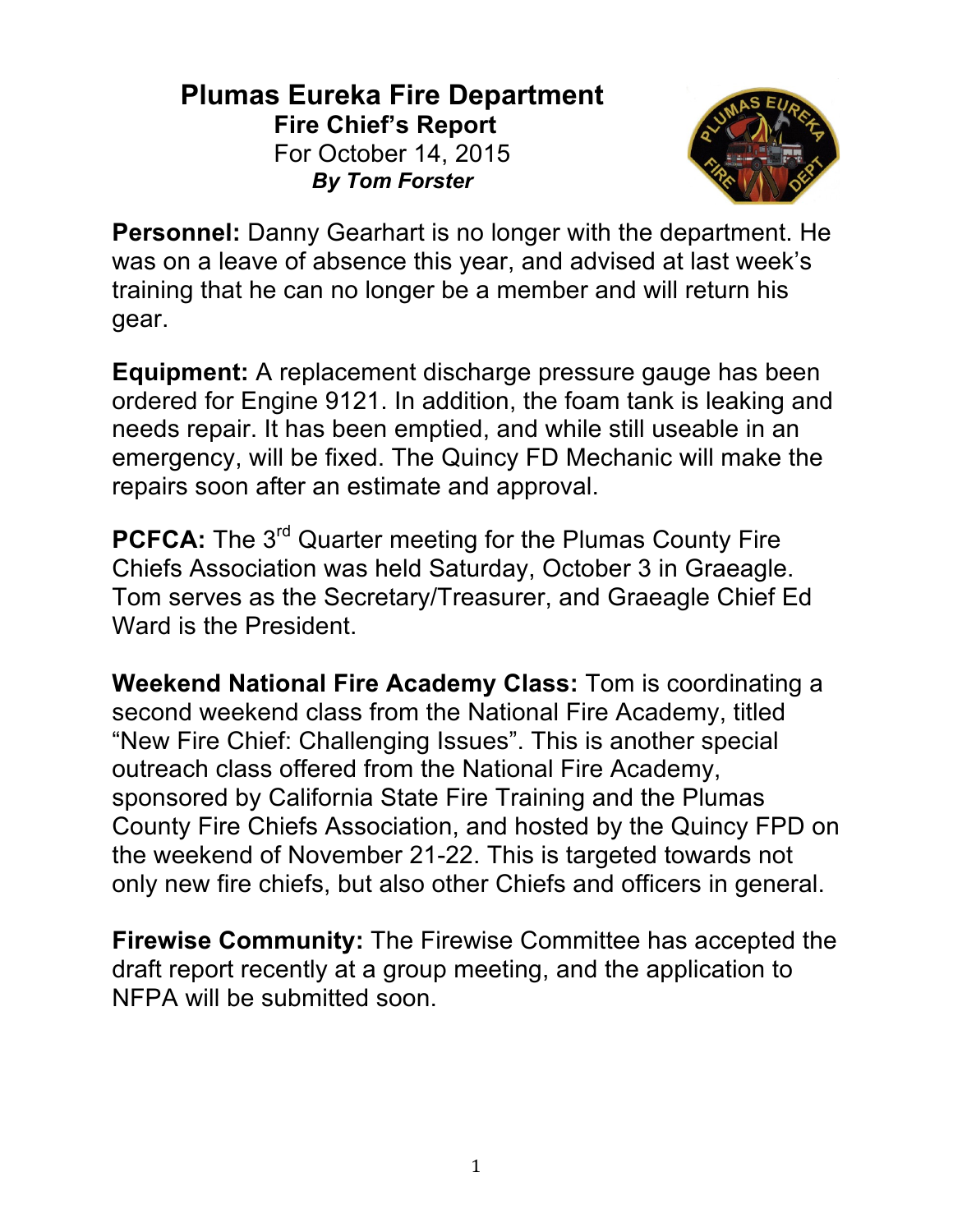**Lost Sierra Hoedown:** Asst. Chief Bill Robinson coordinated Emergency Medical Services coverage for this four-day music and camping event held in September 24-27 at the Ski Bowl in Plumas Eureka State Park. This was volunteer EMS standby with at least two firefighters from Plumas Eureka and/or Graeagle. Approx. 500-700 people attended, and some camped at the Ski Hill during the event. Several minor incidents were handled, with no major ones. Thanks to Bill and many others for their good work.



 *John Sea and Bill Robinson at the Lost Sierra Hoedown*

**Uniform Work:** Special thanks go to Firefighter/EMT Jenni McGuire for her good work sewing on uniform and PPE patches, and continuing to organize our EMS supplies and distribution among engines. She has been doing a great job.

**Annual Appreciation Dinner:** PECAUX will be hosting the annual Firefighter Appreciation Dinner at Longboards on Friday, October 30. Contact Muriel Aman or Sue Carrera for more information.